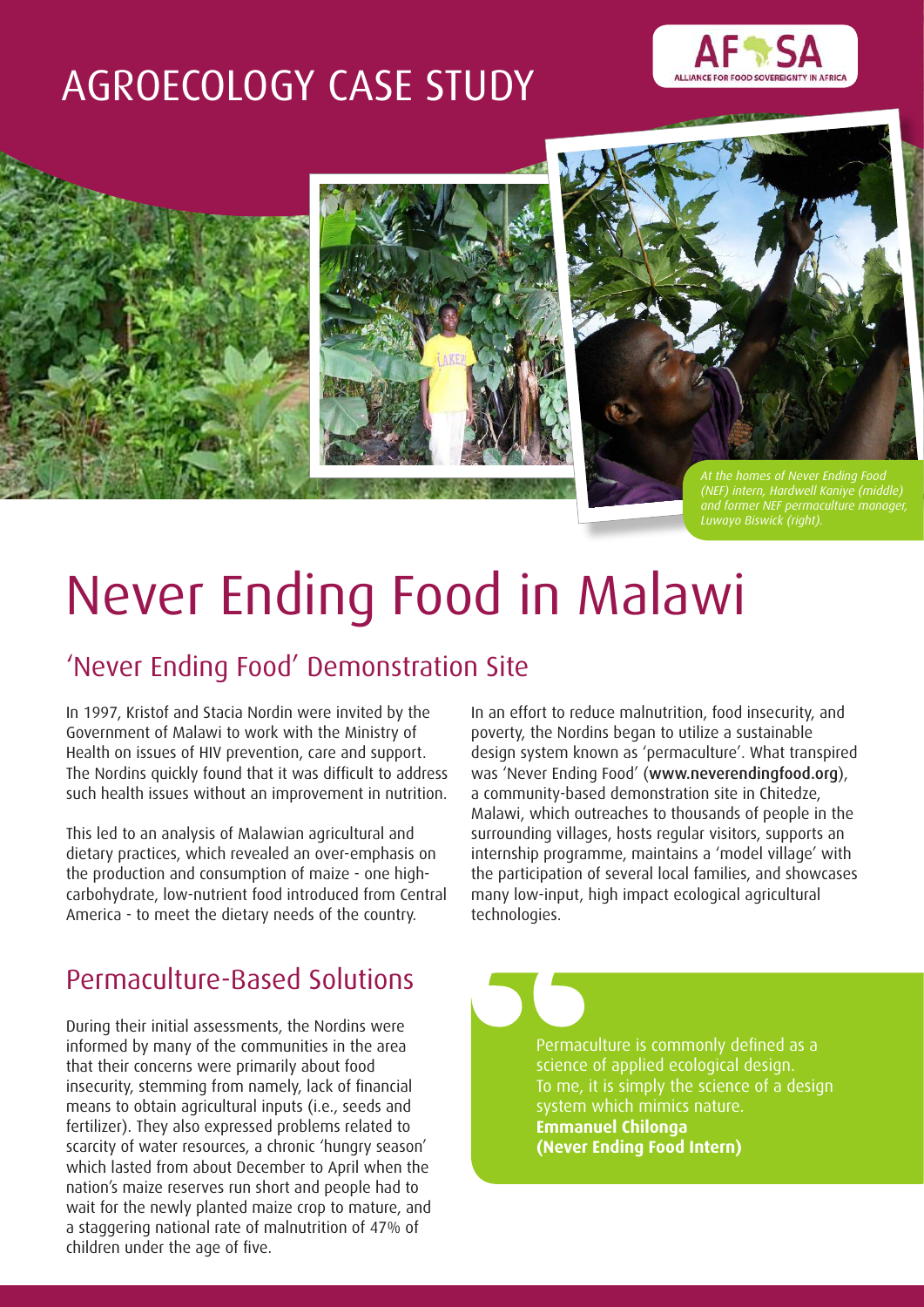Ironically, many local sources of food existed which could provide a year-round, highly nutritious diet. Many of these were open-pollinated (replantable) plants and trees and their seeds could be sourced and saved at no financial cost. In addition, there was untapped animal diversity (like fish, bees, insects, and livestock). These local resources could eliminate the 'hungry season' which ironically coincided with Malawi's most agriculturally productive time of the year; the rainy season.

In 2001, the Malawi government switched from teaching a three-food group model (body building, body energy, and body protection) to a six-food group model (staples, vegetables, fruits, legumes & nuts, animal products, and fats). This switch was designed to encourage people to incorporate greater diversity in their dietary and nutritional choices. Unfortunately, many of the government's agricultural policies remained fixated on the production of maize.

A large amount of information on Malawi's traditional food crops has been amassed by Never Ending Food as the result of local knowledge transfer. Community members (especially older women who are the cultural custodians of knowledge on the identification, harvesting, preparation, and utilization of local resources) have been the main source of this information. Reviving and respecting this traditional knowledge has helped restore a sense of cultural pride in the use of local resources and provided the communities with alternative solutions.

Never Ending Food has been able to assemble and categorize a list of almost 600 different foods which can be used to improve nutrition, increase resilience, eliminate the 'hungry season', and provide diverse opportunities for income generation. Over the years, Never Ending Food has been able to propagate over 200 of these foods, which now grow year-round and provide the communities with daily access to Malawi's six food groups.

All of Never Ending Food's production systems have been designed using permaculture principles and uphold permaculture's three ethics: (1) care for the earth, (2) care for people, and (3) fair share of resources. This has allowed for the intensification of food production using low-input, high-yielding and organic methods. The site showcases a large range of natural medicines, fodder crops, open-pollinated seed stock, fuel, building supplies, timber, and appropriate technologies (solar driers, a hand-powered water pump, composting toilets, water harvesting tanks, fuel-efficient stoves, etc.)

#### Resources

Kristof and Stacia Nordin, the co-founders of the project, along with their daughter, Khalidwe, aged 11, and two to three interns (hosted for two years at a time), facilitate the project. Because they focus on low-to-no cost implementation strategies, very little was and is required in terms of start-up costs.

In Malawi, everybody owns a hoe and that is really the only tool that one needs to get started. The seeds, cuttings, or root-stock of many varieties of highly nutritious and open-pollinated local food plants can often be sourced from roadsides, windrows, fields, forests, or local markets.

Permaculture allows people to save money and reduce inputs while simultaneously increasing opportunities for diversified income generation, so the indicator of assessment which should be used is not 'cost per person' but rather 'benefits per person'. In terms of the latter, permaculture teaches that the yield of a system is theoretically unlimited.

Permaculture is good because we are able to get our day-to-day food in a simple way. We now harvest more food on a small amount of land and save energy, money, and time. We also get medicinal plants on our land, which is something good for our health. I have about ten people who have joined me in using lemon grass tea. **Mrs. Njoka, local farmer, housewife, and mother**

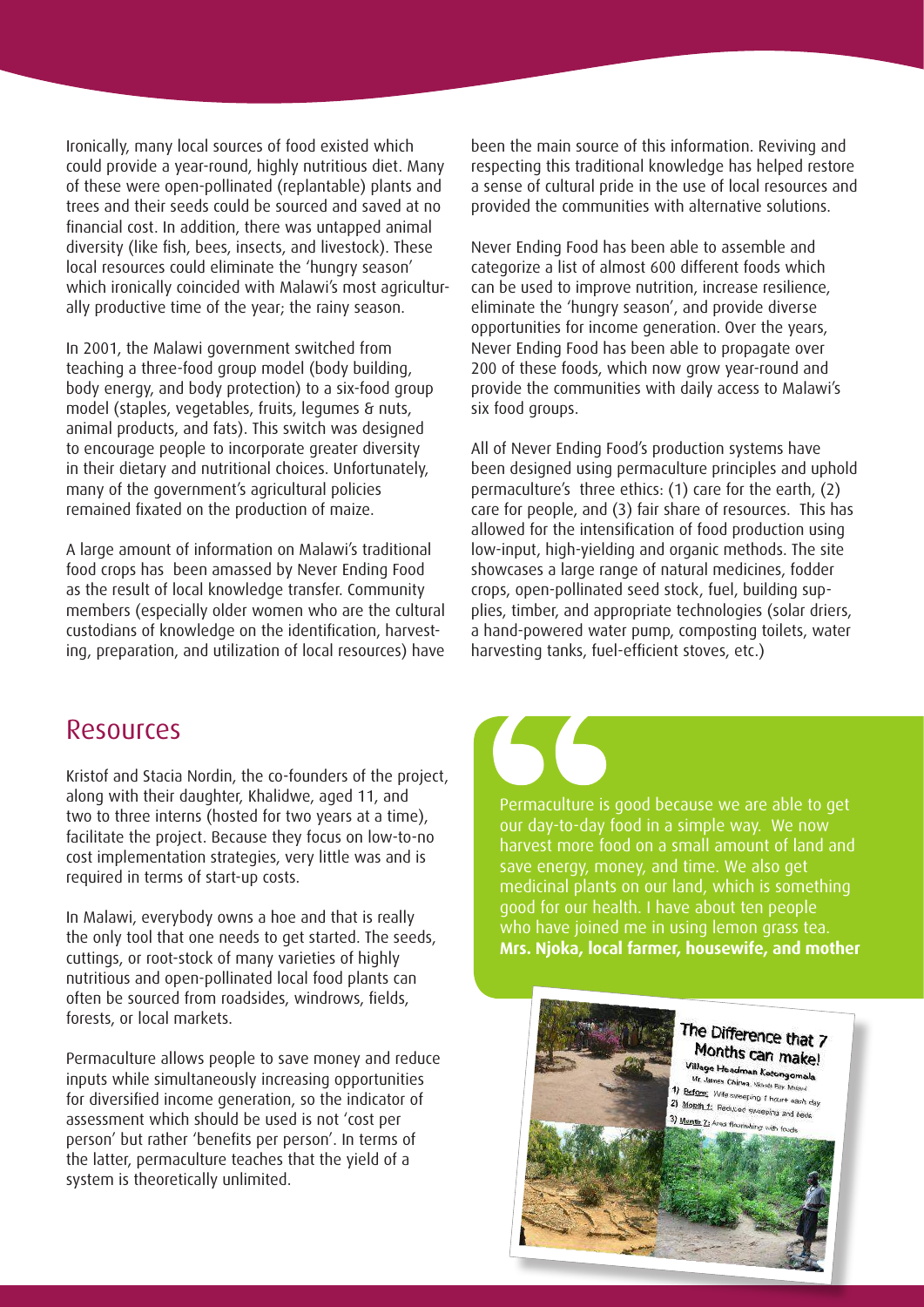All tours at Never Ending Food, however, are provided free of charge. A two-year internship, inclusive of a modest monthly stipend, a 12-day Permaculture Design Course, and other miscellaneous training activities, however, costs about 2,000 USD per intern. Hosting a Permaculture Design Course (PDC) in a workshop-setting costs about 1,000 USD per person, inclusive of room, board, and the facilitator's fees.

Land ownership does play a role in the establishment of permanent and sustainable agricultural systems; if a person does not own her/his land, it is less likely that she/he will make long-term investments in it. Never Ending Food has tried to help facilitate land ownership for various people through the years. Land prices vary greatly from less than 100 USD per acre to over 2,500 USD per acre. Implementation costs per acre are completely determined by locally available resources.





### **Outcomes**

At the community level, there have been transformations in local households and farms through the use of permaculture designs and diversified agriculture. These have been in terms of positive changes in their dietary choices, reduced costs, increased incomes, the use of local resources, the conservation of ecosystems, and the good management of soil and water systems.

After 17 years of hands-on experimentation and practice, Never Ending Food is more convinced than ever that there is absolutely no reason for Malawi to continue facing chronic hungry seasons or high levels of malnutrition. Solutions to these problems have repeatedly been demonstrated in practice at Never Ending Food as well as at a growing number of permaculture sites throughout the country. Entire communities are now beginning to benefit from a completely new way of thinking about food production, agriculture, and nutrition. The three

# Upscaling the Successes

Opportunities for upscaling the project have been attained at many levels. In Malawi, permaculture practices are being carried out in almost all of the country's 28 districts and there is a fully-operational permaculture training centre (Kusamala Institute of Agriculture and Ecology, www.kusamala.org). In 2009, Malawi hosted the International Permaculture Convergence.

At the national level, Never Ending Food has been influential in introducing permaculture into governacres of Never Ending Food's land have been transformed from bare, degraded, barren and chemically dependent landscapes into lush, fertile, organic, and seasonally productive systems.

Several research projects have been conducted in connection with the work of Never Ending Food. The results of these are available on the project website: • 'The Potential of Permaculture: Addressing Subsistence Farming and Food Security in Malawi' (http://www. neverendingfood.org/wp-content/uploads/2010/02/ Conrad-Potential-of-Permaculture-SfAA-Presentation-2010.pdf)

• 'Permaculture Adoption Among Malawian Farmers: A Positive Deviance Inquiry' (http://neverendingfood. org/wp-content/uploads/2008/10/Permaculture-Final-Capstone-Paper-5-26-Hope.pdf)

ment level programmes through various development partners. These programmes include the Ministry of Education's School Health and Nutrition Programme, which has piloted permaculture implementation in eight districts in 40 primary schools, 10 teacher development centres, and one teacher training college. Through working with primary school curriculum writers at the Malawi Institute of Education (MIE), Malawi's national school curriculum now contains units on permaculture and composting toilets.